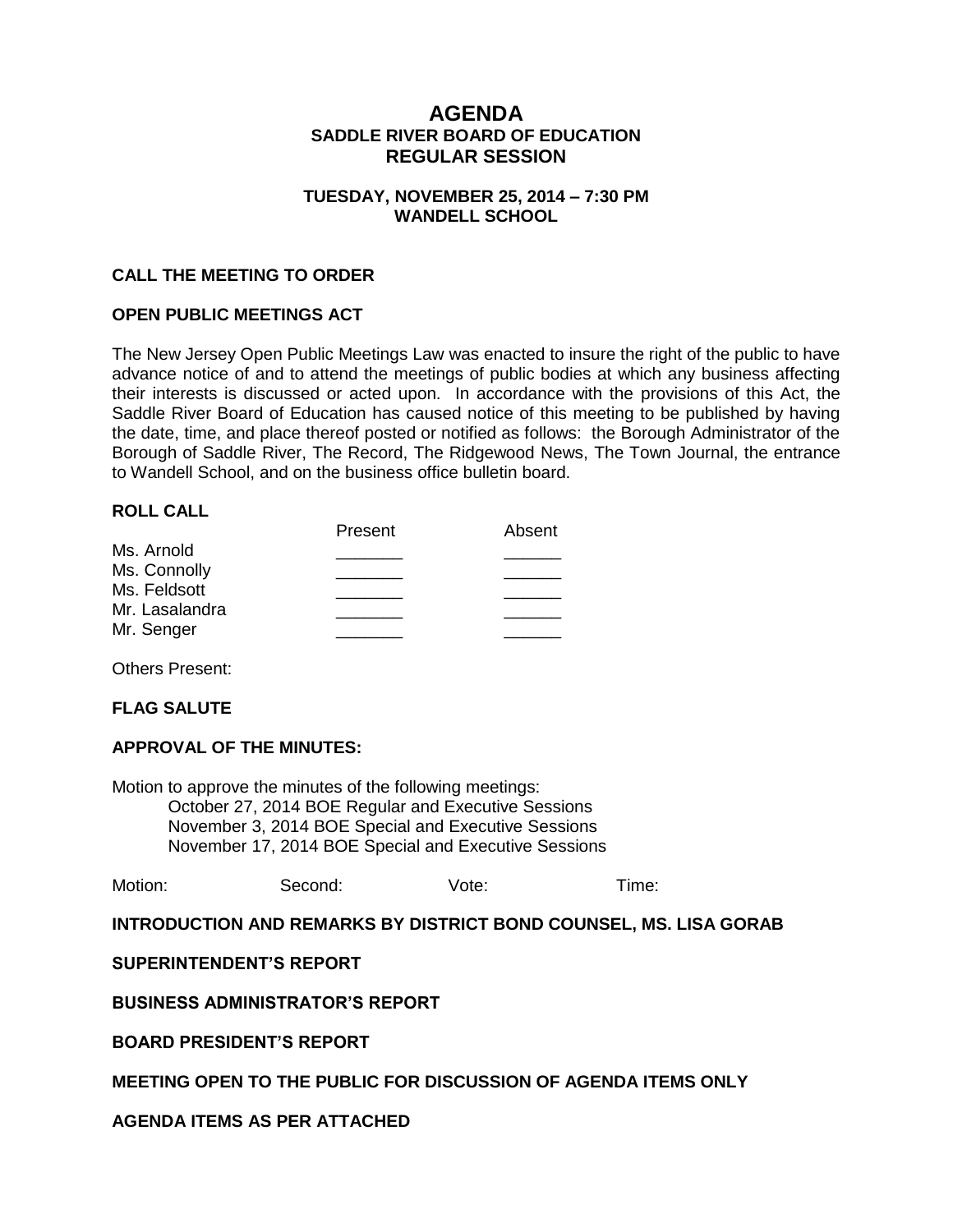### **COMMITTEE REPORTS**

- 1. Finance/Budget Committee
- 2. Board Communications Committee
- 3. Technology Committee
- 4. Curriculum Committee
- 5. Renovation Committee
- 6. Wandell School Recreation Committee
- 7. Liaisons: Ramsey Board of Education Northern Highlands Board of Education
- 8. Home and School Association
- 9. New Jersey School Boards Association/NJSBA Legislative Committee
- 10. Policy Committee
- 11. Health, Well-being, Safety and Transportation Committee
- 12. Liaison to Mayor and Council
- 13. Negotiations Committee
- 14. Search Committee

## **COMMENTS BY THE PUBLIC ON NON-AGENDA ITEMS**

## **MOTION TO ENTER EXECUTIVE SESSION**

WHEREAS Section 8 of the Open Public Meetings Act, Chapter 231, PL 1975, permits the exclusion of the public from a meeting in certain circumstances and

WHEREAS the Board is of the opinion that such circumstances presently exist

BE IT RESOLVED by the Saddle River Board of Education that:

 The public shall be excluded from discussion of the hereinafter-specified subjects: The general nature of these subjects is: Personnel, Litigation

It is anticipated at this time that the above-stated subject matters will be made public when the Board determines them to be no longer prejudicial or when the board takes formal action.

Motion: Second: Vote: Time:

#### **MOTION TO ADJOURN EXECUTIVE SESSION AND MEETING**

Motion: Second: Vote: Time: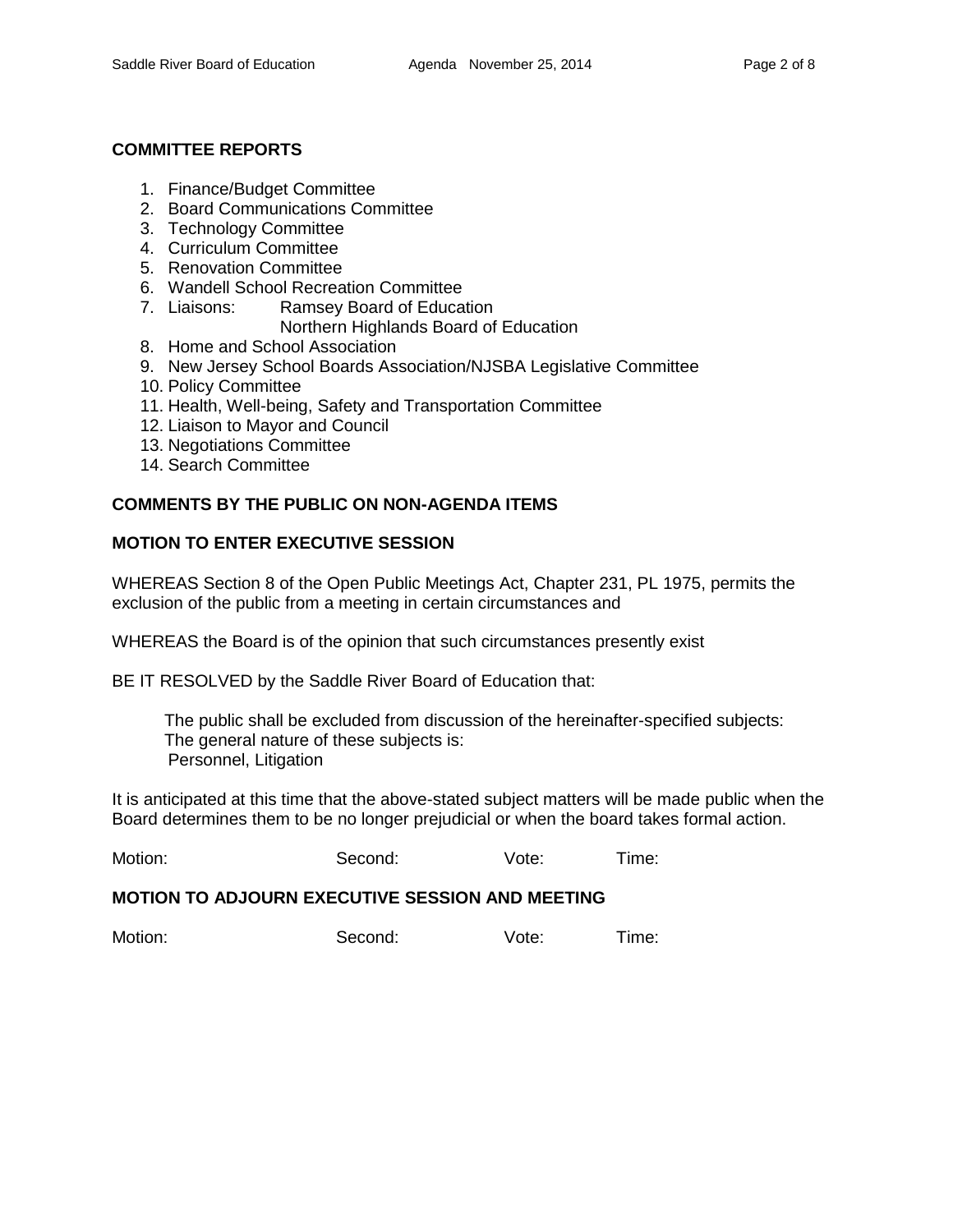### **SADDLE RIVER BOARD OF EDUCATION TUESDAY, NOVEMBER 25, 2014 RESOLUTIONS – SUMMARY**

### **ADMINISTRATION**

A-799 First Reading – Saddle River School District Policies A-800 Acceptance of Donation from Wandell Home & School Association - Gazebo A-801 Acceptance of Donation from Wandell Home & School Association - Games

## **HUMAN RESOURCES**

HR-1122 Kim – Stipend – Wandell Rec Fall Art Club HR-1123 Hire Substitute Teachers, Aides and/or Office Workers HR-1124 Hire Substitute Custodian HR-1125 Budds – Maternity Leave of Absence

## **EDUCATION**

E-771 Approval for Behavior Consultation Services E-772 Home Instruction for Special Education Student 2014-2015 E-773 Tuition – Special Education – Ridgewood George Washington School – 2014-2015 - 1 E-774 Tuition – Special Education – Ridgewood George Washington School – 2014-2015 - 2

## **FINANCE**

F-2164 Payment of Bills – November 2014

F-2165 Line Item Certification

F-2166 Appropriation Transfers – October 2014

F-2167 Board Secretary Report – October 2014

F-2168 Treasurer Report – October 2014

F-2169 Agreement – Treasurer and Board Secretary Report

F-2170 Transfer of Funds in Excess of 10%

F-2171 Resolution Providing for the Submission of a Special Ballot Question to the School

District Voters in a Special School District Election to be held on Tuesday, January 27, 2015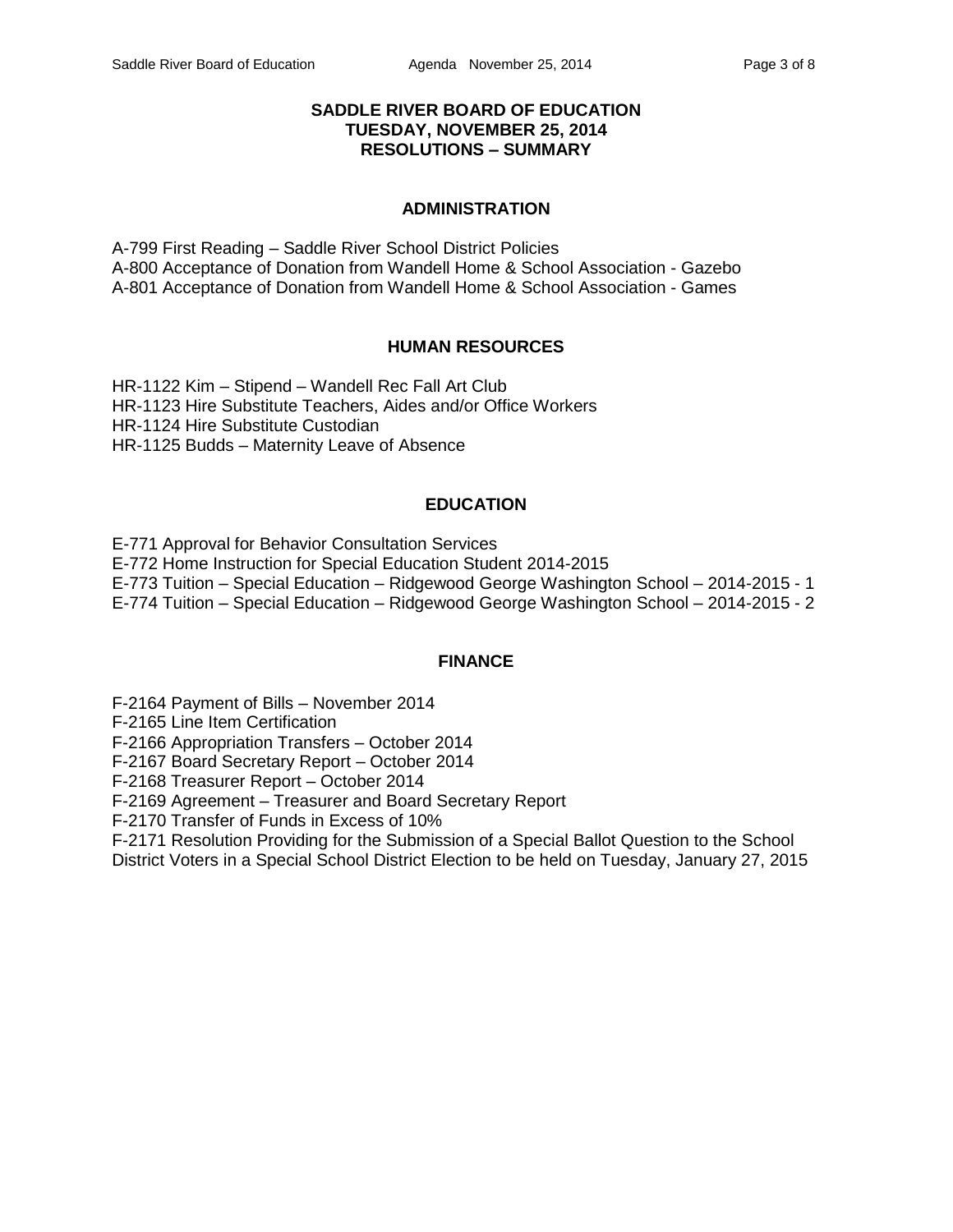# **ADMINISTRATION**

## **A-799 FIRST READING – SADDLE RIVER SCHOOL DISTRICT POLICIES**

BE IT RESOLVED to approve the first reading of the Saddle River Board of Education policies as customized for the Saddle River School District by the New Jersey School Boards Association and filed in the Board Policy Book on file in the Saddle River School District administrative offices.

### **A-800 ACCEPTANCE OF DONATION FROM WANDELL HOME & SCHOOL ASSOCIATION - GAZEBO**

BE IT RESOLVED to accept, with gratitude, the donation by the Wandell Home & School Association of \$1,000.00 related to improvements to the Wandell gazebo.

### **A-801 ACCEPTANCE OF DONATION FROM WANDELL HOME & SCHOOL ASSOCIATION - GAMES**

BE IT RESOLVED to accept, with gratitude, the donation by the Wandell Home & School Association of approximately 30 games for the students to play with during inclement weather which are valued in the amount of \$353.76.

|         | ALL ADMINISTRATION MOTIONS BUNDLED FOR SINGLE VOTE: |       |
|---------|-----------------------------------------------------|-------|
| Motion: | Second:                                             | Vote: |

# **HUMAN RESOURCES**

## **HR-1122 CHRISTINA KIM – STIPEND – WANDELL REC FALL ART CLUB**

BE IT RESOLVED, upon recommendation of the Superintendent, the Saddle River Board of Education approves the following stipend award to Christina Kim to be paid \$2,100.00 from Wandell Recreation funds for duties performed in connection with the Wandell Rec Fall Art Club.

## **HR-1123 HIRE SUBSTITUTE TEACHERS, AIDES AND/OR OFFICE WORKERS**

BE IT RESOLVED, upon the recommendation of the Superintendent, to hire the following individuals as substitute teachers, aides and/or office workers for the 2014-2015 school year, at the substitute rate of \$90.00 per day: Hannah Maak, Amanda Maguire, Margaret Chartier

## **HR-1124 HIRE SUBSTITUTE CUSTODIAN**

BE IT RESOLVED, upon the recommendation of the Superintendent, to hire Kenneth Konig as a substitute custodian for the 2014-2015 school year, at the rate of \$11.25 per hour.

## **HR-1125 BUDDS – MATERNITY LEAVE OF ABSENCE**

BE IT RESOLVED that, upon recommendation of the Superintendent, the Saddle River Board of Education approves leave for Kerri Budds for the 2014-2015 school year as follows: Dates for leave: January 30, 2015 through June 15, 2015, utilizing paid and unpaid sick leave

### ALL HR MOTIONS BUNDLED FOR SINGLE VOTE:

Motion: Second: Roll Call Vote: RA: IF: JC: JL: HS: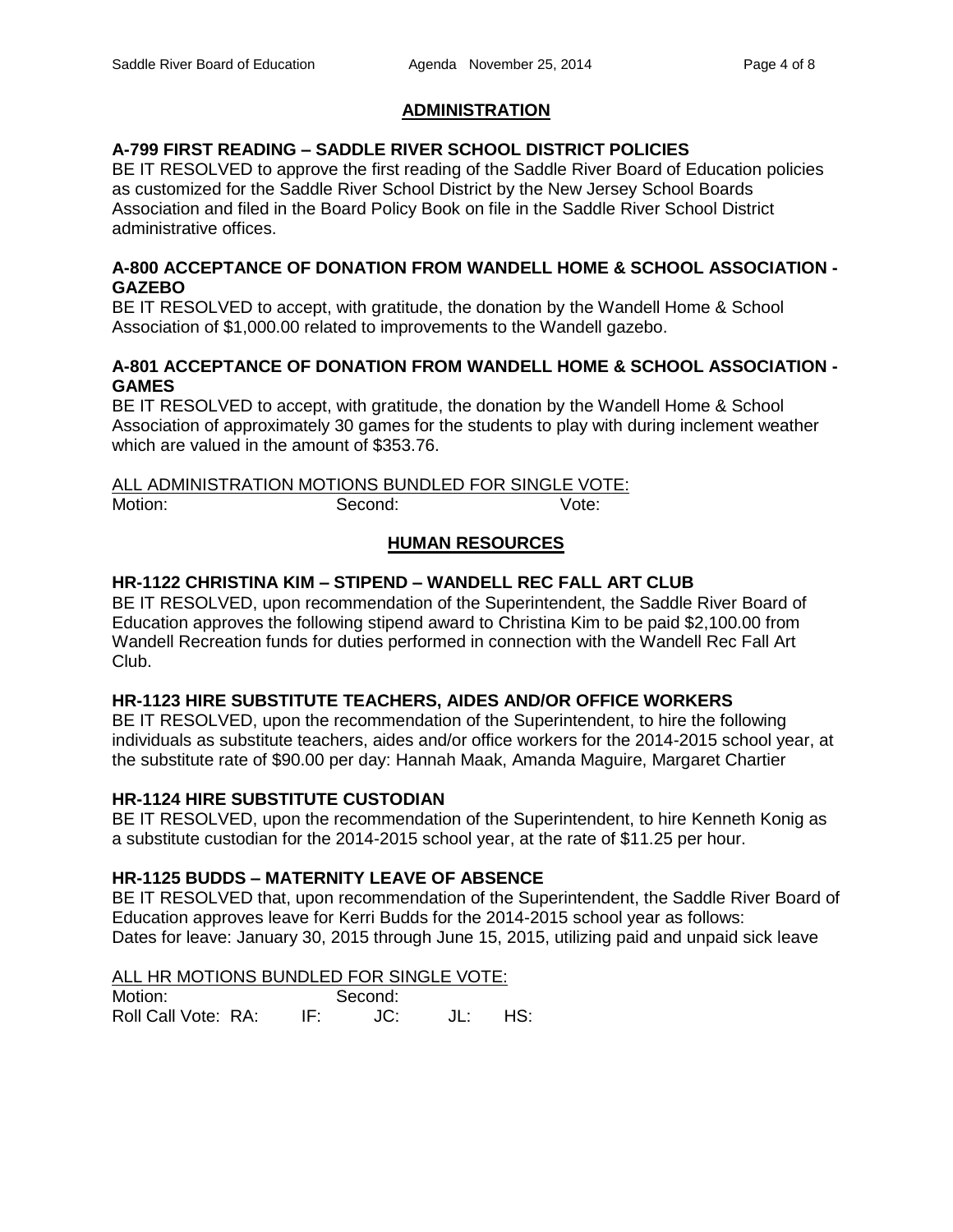# **EDUCATION**

## **E-771 APPROVAL FOR BEHAVIOR CONSULTATION SERVICES**

BE IT RESOLVED to approve two (2) behavioral consultations per month to be provided by Behaviorist Rebecca Brenkert for a Special Education student attending a Ramsey School District school for the remainder of the 2014-2015 school year at a cost of \$125 per hour for a monthly total of \$250 per month times 7 months, or a grand total of \$1,750.

### **E-772 HOME INSTRUCTION FOR CLASSIFIED STUDENT**

BE IT RESOLVED that the Saddle River Board of Education approves home instruction for one special education student at a rate of \$45 per hour for 60 hours (10 hours per week for 6 weeks) for a total cost to the district of \$2,700 for the 2014-2015 school year.

### **E-773 TUITION – SPECIAL EDUCATION – GEORGE WASHINGTON MIDDLE SCHOOL – RIDGEWOOD, NJ – 2014-2015 - 1**

BE IT RESOLVED to approve the payment of tuition to the Ridgewood Board of Education for the following amounts for one Saddle River special education student for the 2014-2015 school year:

| Tuition             | \$29,466 |
|---------------------|----------|
| <b>Related Svcs</b> | 6,340    |
| Case Mgt            | 5,220    |
| Aide                | 17,067   |
| Total               | \$58,094 |

## **E-774 TUITION – SPECIAL EDUCATION – GEORGE WASHINGTON MIDDLE SCHOOL – RIDGEWOOD, NJ – 2014-2015 - 2**

BE IT RESOLVED to approve the payment of tuition to the Ridgewood Board of Education for the following amounts for one Saddle River special education student for the 2014-2015 school year:

| Tuition             | \$23,991 |
|---------------------|----------|
| <b>Related Svcs</b> | 4,690    |
| Case Mgt            | 5,220    |
| Aide                | 17,067   |
| Total               | \$50,968 |

ALL EDUCATION MOTIONS BUNDLED FOR SINGLE VOTE:

Motion: Second: Second: Vote:

## **FINANCE**

## **F-2164 PAYMENT OF BILLS – NOVEMBER 2014**

BE IT RESOLVED that the payment of bills for November 2014 as per the bill lists on file in the business office be approved.

## **F-2165 LINE ITEM CERTIFICATION**

BE IT RESOLVED that in compliance with NJAC 6:20-2A-10(e) that the Board of Education certifies that no major account or fund has been over-expended and that as of this report, sufficient funds are available to meet the District's financial obligations for the remainder of the fiscal year.

## **F-2166 APPROPRIATION TRANSFERS – OCTOBER 2014**

BE IT RESOLVED that the appropriation transfers for the month of October 2014 as per the list on file in the business office be approved.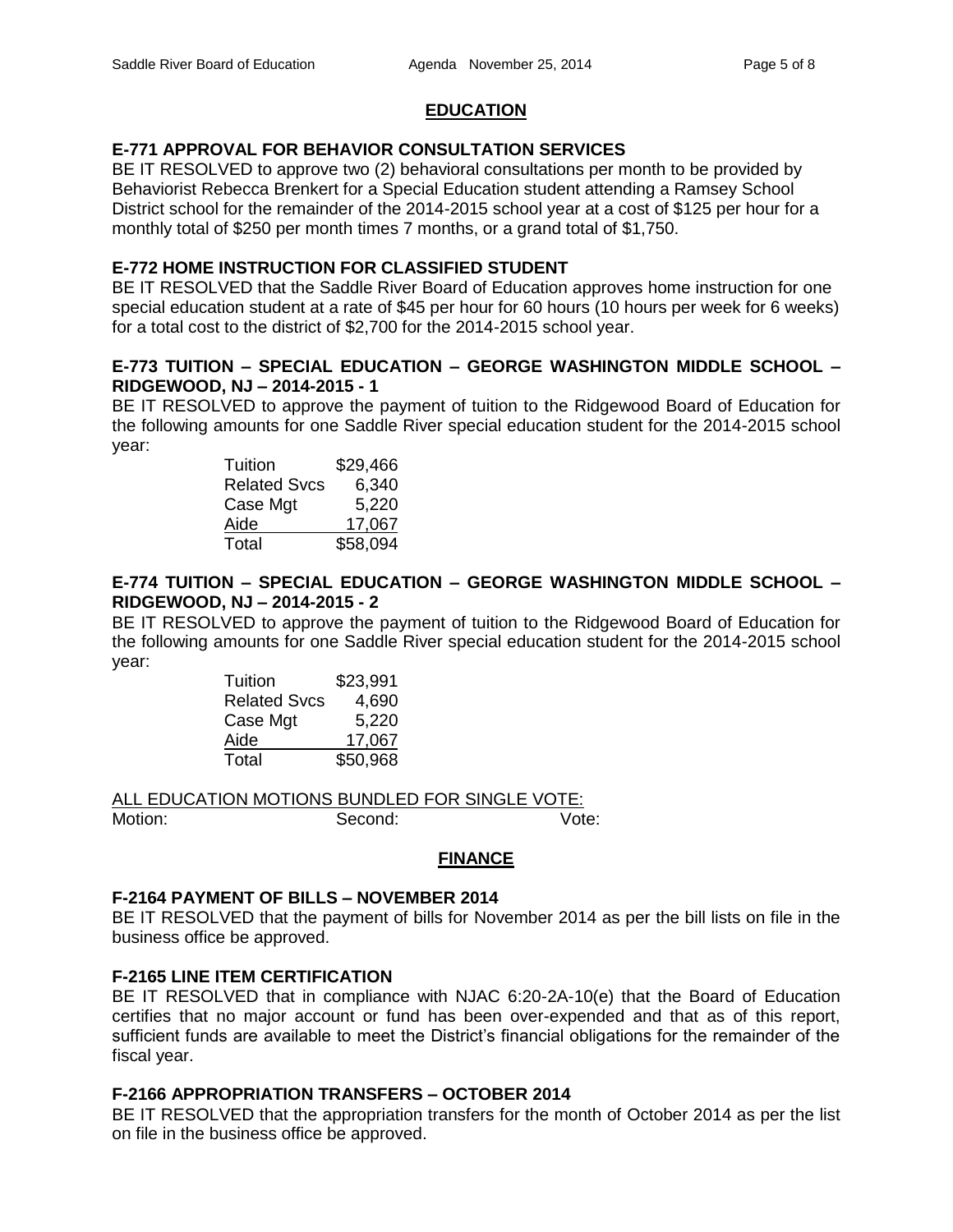### **F-2167 BOARD SECRETARY REPORT – OCTOBER 2014**

BE IT RESOLVED that the Reports of the Board Secretary for the month of October 2014 be approved.

### **F-2168 TREASURER REPORT – OCTOBER 2014**

BE IT RESOLVED that the Treasurer's Report for the month of October 2014 be approved.

### **F-2169 AGREEMENT – TREASURER'S AND BOARD SECRETARY'S REPORTS**

BE IT RESOLVED that the Saddle River Board of Education states that the Report of the Treasurer of School Moneys and the Report of the Secretary of the Board of Education for the month of October 2014 are in agreement and on file in the Board Secretary's Office.

#### **F-2170 TRANSFER OF FUNDS (IN EXCESS OF 10%)**

BE IT RESOLVED that the Saddle River Board of Education approves the following transfer of funds (in excess of 10%) due to the amount of legal costs accrued thus far in the school year 2014-2015, such transfer having been previously approved by the Interim Executive County Superintendent in her letter to the District Superintendent dated November 19, 2014.

| <b>FROM</b>                              | <b>AMOUNT</b> |
|------------------------------------------|---------------|
| Line 29180 Tuition                       | $-$ \$29,342  |
| TO                                       | <b>AMOUNT</b> |
| Line 45300 School Administration (Legal) | +\$29,342     |

ALL FINANCE MOTIONS BUNDLED FOR SINGLE VOTE: Motion: Second: Second: Vote: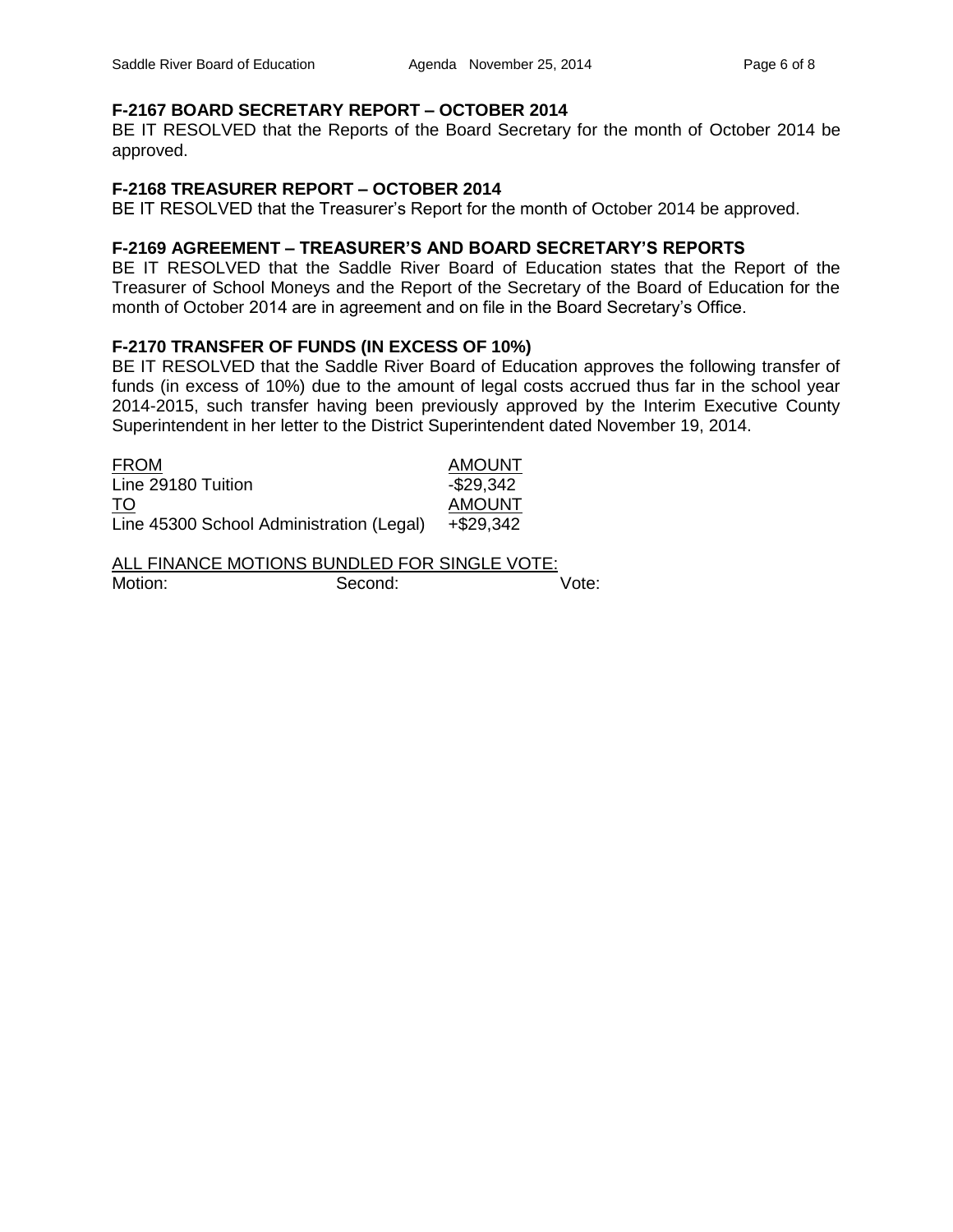#### **F-2171 RESOLUTION OF THE BOARD OF EDUCATION OF THE BOROUGH OF SADDLE RIVER IN THE COUNTY OF BERGEN, NEW JERSEY PROVIDING FOR THE SUBMISSION OF A SPECIAL BALLOT QUESTION TO THE SCHOOL DISTRICT VOTERS AT A SPECIAL SCHOOL DISTRICT ELECTION TO BE HELD ON TUESDAY, JANUARY 27, 2015**

WHEREAS, The Board of Education (the "Board" when referring to the governing body and the "School District" when referring to the territorial boundaries governed by the Board) of The Borough of Saddle River in the County of Bergen, New Jersey (the "State") desires to undertake a school facilities project consisting of the replacement and upgrade of the HVAC system at the Wandell Elementary School (the "Project");

WHEREAS, to accomplish the Project, the Board seeks to authorize the submission of a ballot question and an explanatory question at a special School District election to be held on Tuesday, January 27, 2015 (the "Election") and to authorize certain actions required to be taken in connection with the conduct of the Election and the undertaking of the Project.

**NOW THEREFORE, BE IT RESOLVED** by The Board of Education of The Borough of Saddle River in the County of Bergen, New Jersey (not less than a majority of the full membership of the Board concurring) as follows:

1. The following Explanatory Statement and Proposal (the "Proposal") shall be submitted to the legal voters of the School District at a special School District election (the "Election") to be held on Tuesday, January 27, 2015, commencing at 2:00 p.m. in the School District. The polls shall remain open until 9:00 p.m. and as much longer as may be necessary to permit all the legal voters then present to vote and cast their ballot.

# **EXPLANATORY STATEMENT**

#### **The Project**

**As set forth in the Proposal below, the Board is seeking authorization to undertake replacement and upgrade of 50+ year old HVAC system at the Wandell Elementary School. The total cost of the project shall not exceed \$3,097,091.** 

#### **State Funding for the Project**

**The State has awarded the School District aid in the amount of 40% of the total project costs. This State funding for the project reduces the taxpayers' share to 60%. Such State funding will only be available to the School District if the referendum passes.**

## **PROPOSAL**

**The Board of Education of The Borough of Saddle River in the County of Bergen, New Jersey is authorized to undertake the replacement and upgrade of the HVAC system at the Wandell Elementary School. The Board is authorized to expend on such project an amount not to exceed \$3,097,091 which expenditure shall be funded with bonds of the School District in the amount not to exceed \$3,097,091. The State has agreed to provide debt service aid of 40% of the eligible costs. All of the costs are eligible costs.**

2. The Board hereby approves and adopts the Proposal and, subject to the approval of the legal voters of the School District, hereby determines to carry out the same.

3. The Business Administrator/Board Secretary is hereby authorized and directed, in conjunction with Bond Counsel, to deliver a certified copy of this resolution and such other information as shall be necessary to comply with applicable provisions of the Education Law